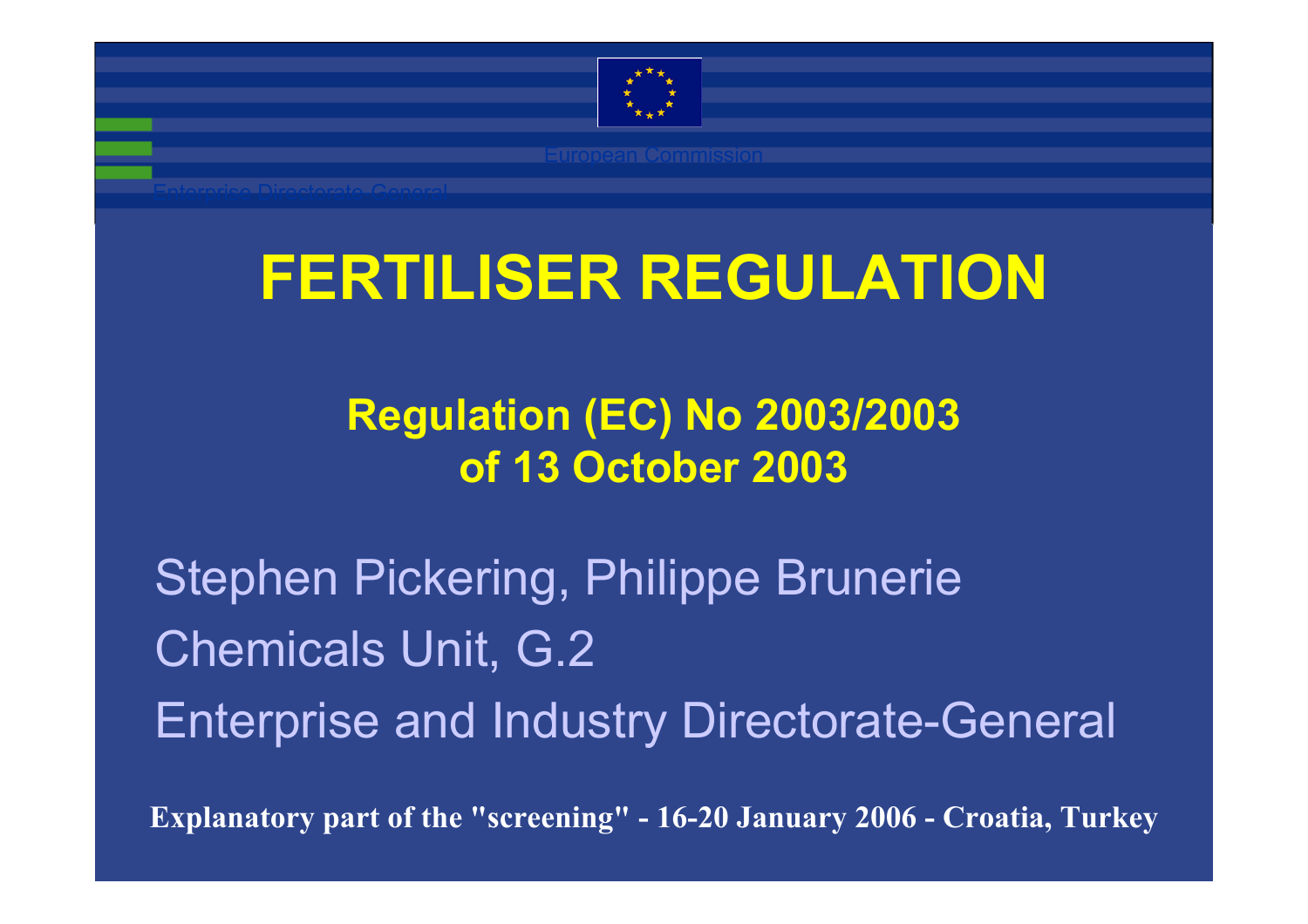

#### Scope:

- Mineral fertilisers
- Fertilisers labelled "EC Fertiliser"

#### Aims:

**Free movement of fertilisers in the internal market** Guarantee of minimum nutrient content Guarantee of safety (ammonium nitrate fertilisers)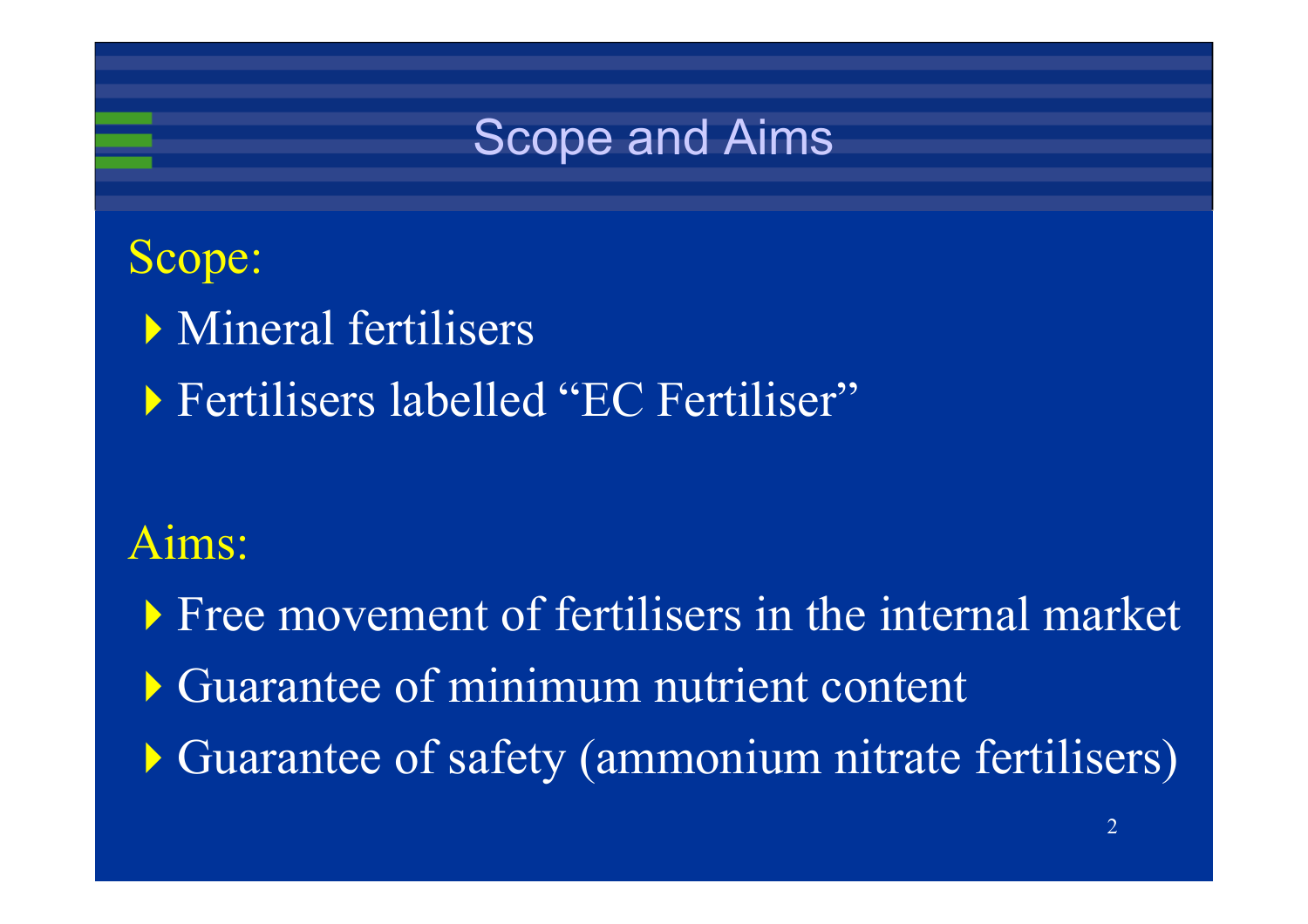### Structure of the Fertiliser Regulation

- **Title 1: General provisions**
- **Title 2: Provisions for specific types of fertiliser**
- Title 3: Conformity assessment
- **Title 4: Other provisions**
- Annex 1: List of types of EC fertiliser
- Annex II: Tolerances
- Annex III: Ammonium nitrate fertiliser
- Annex IV: Methods of sampling and analysis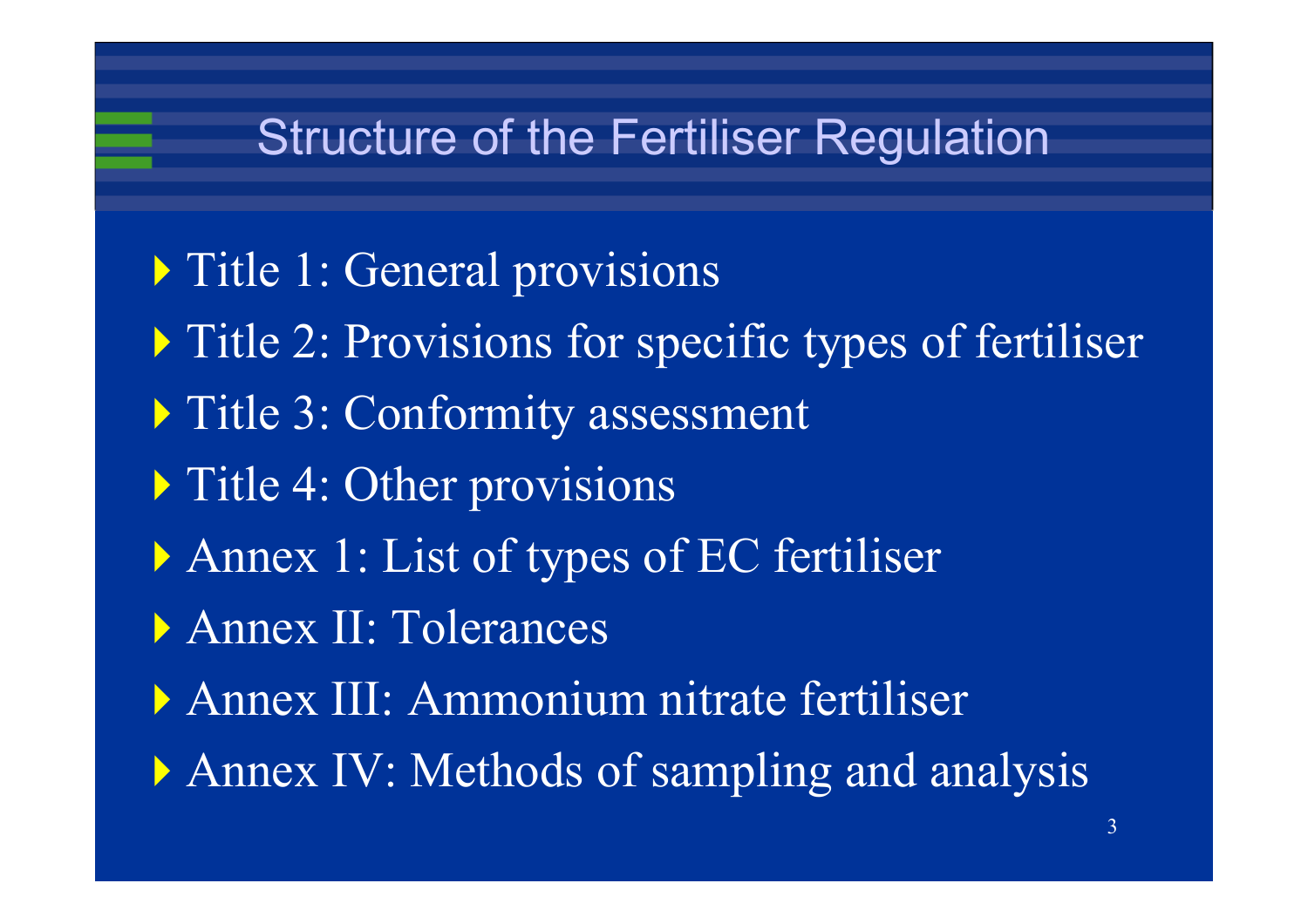# Title 1: General provisions

- Basic fertiliser requirements
- **Requirements on packaging and tolerances**
- Detailed rules on labelling are specified, however,
- Member States specify labelling format of primary and secondary nutrients. National language(s) to be used
- EC fertilisers must be traceable and records kept
- Manufacturers must be established in the EU
- EC fertiliser shall conform with the regulation
- EC fertiliser shall circulate freely
- Safeguard clause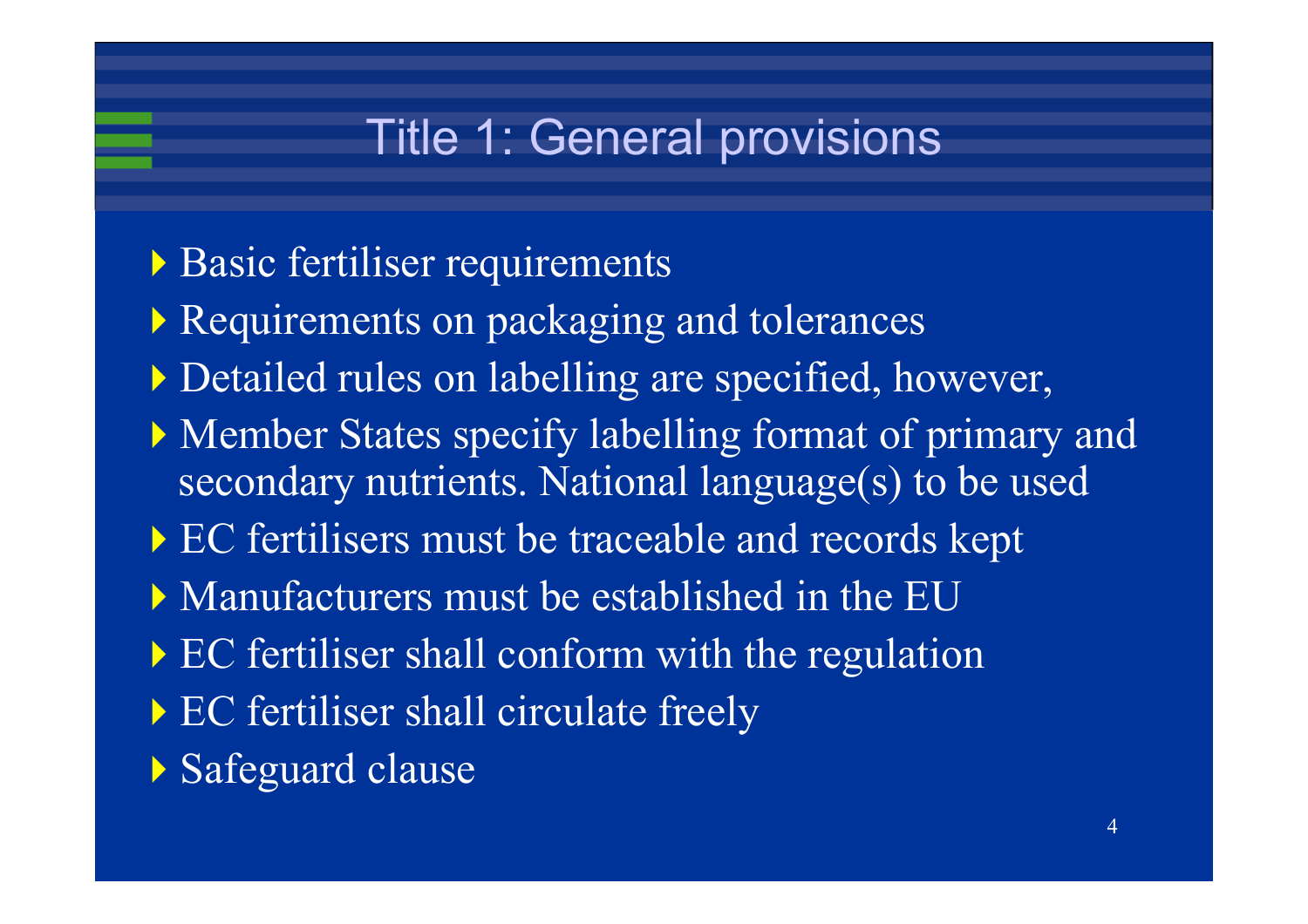# Title 1: General provisions Basic requirements for EC fertilisers

Fertiliser

- Must provide nutrients in an effective manner
- Relevant sampling, analysis and testing methods must be available
- Must not have adverse effects on human, animal or plant health, or on the environment.
- Packaging
	- Packaging must be tamper proof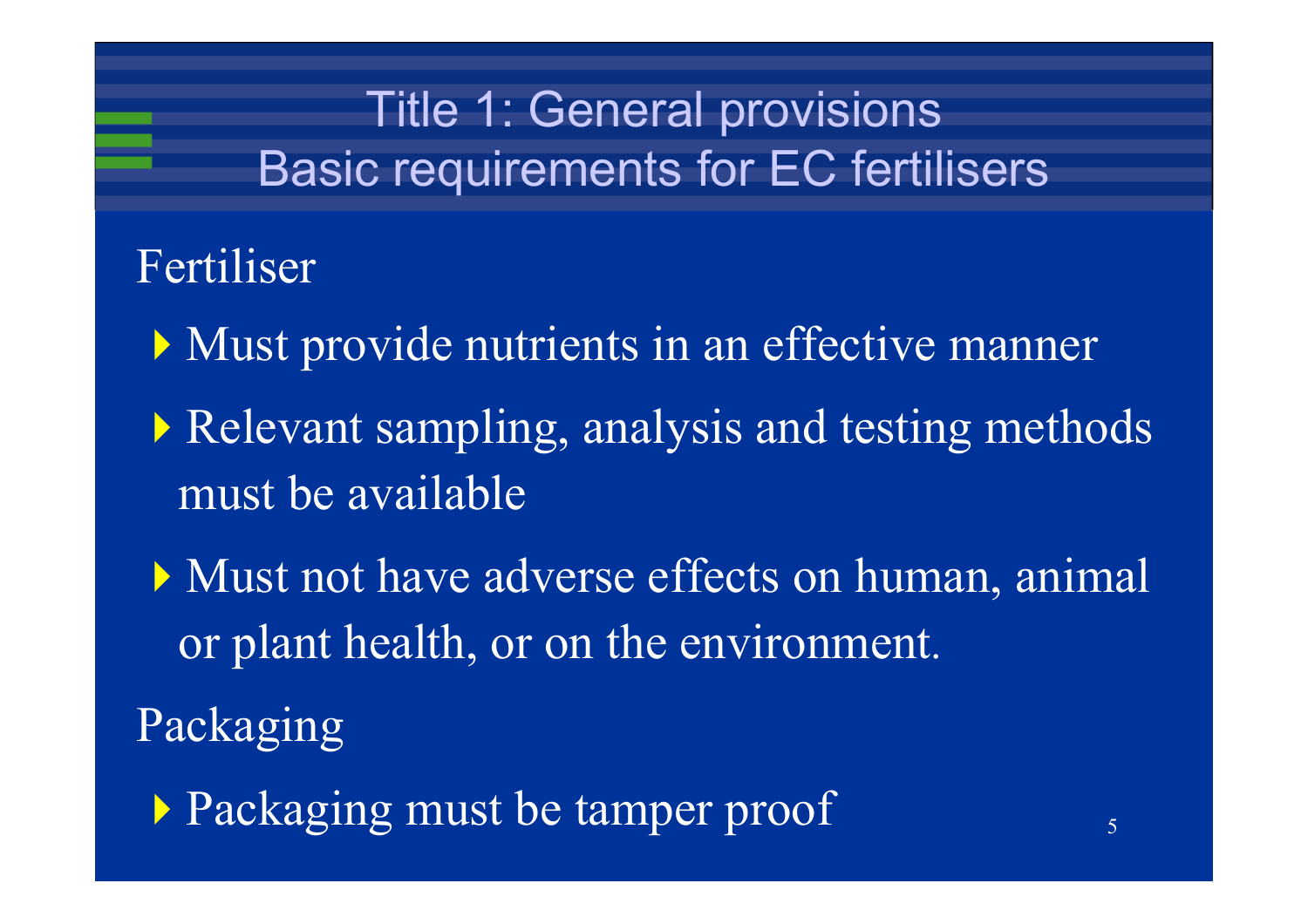# Title 1: General provisions Rules on labelling

- Name or trade mark and address of manufacturer
- ▶ Type designation of Annex 1 (>100 different types)
- The words "EC FERTILISER"
- National language(s) of the Member State must be used
- Member State may prescribe that primary nutrient content is labelled in elemental or oxide form
	- e.g. phosphorous (P) or phosphorous pentoxide (P 2 O 5 )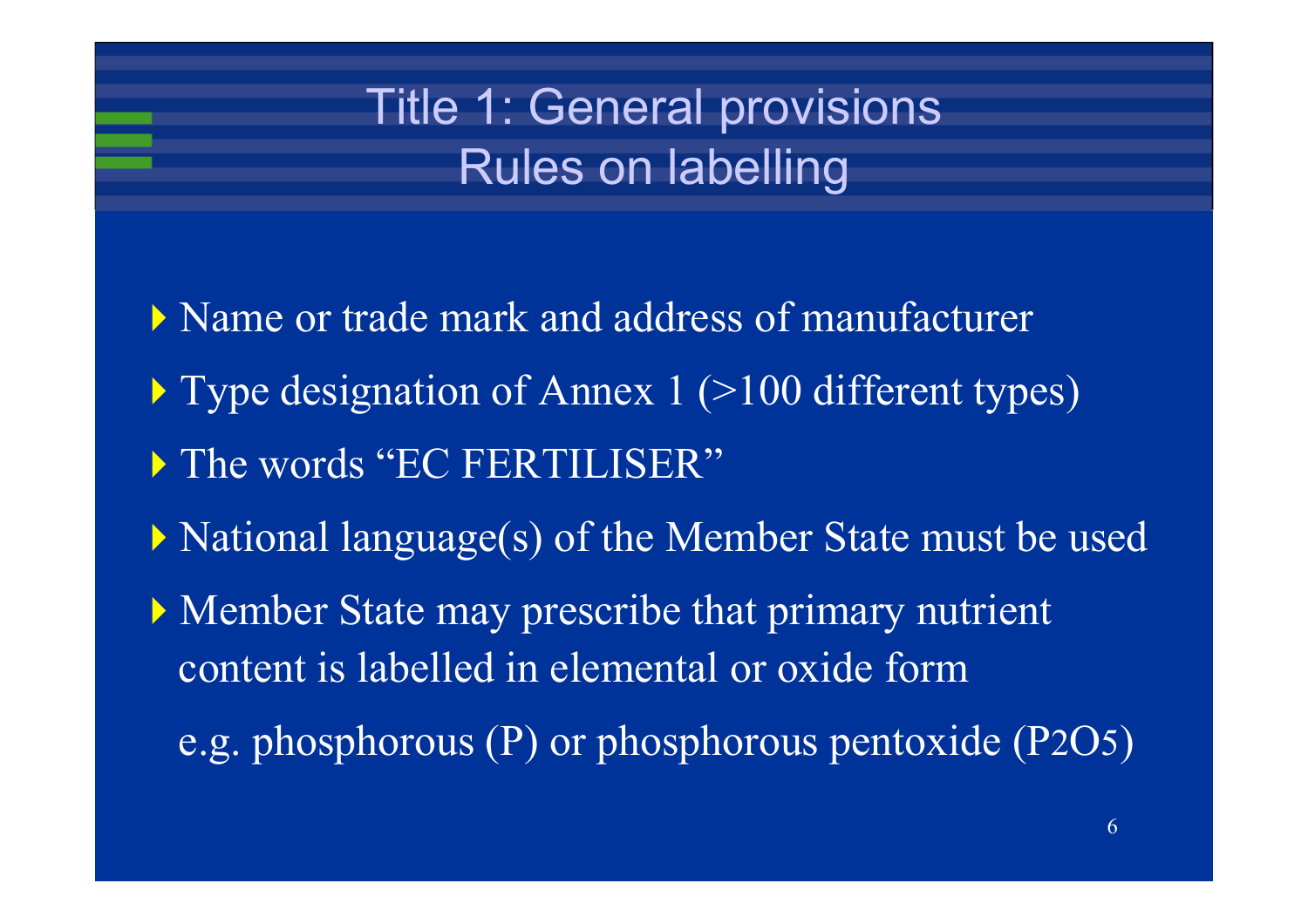# Title 1: General provisions Safeguard Clause

- Member States may temporarily prohibit the marketing of a fertiliser if there are grounds to believe it constitutes a risk to health or environment.
- Member State informs Commission of action **Commission decides within 90 days after** consulting the Fertiliser Committee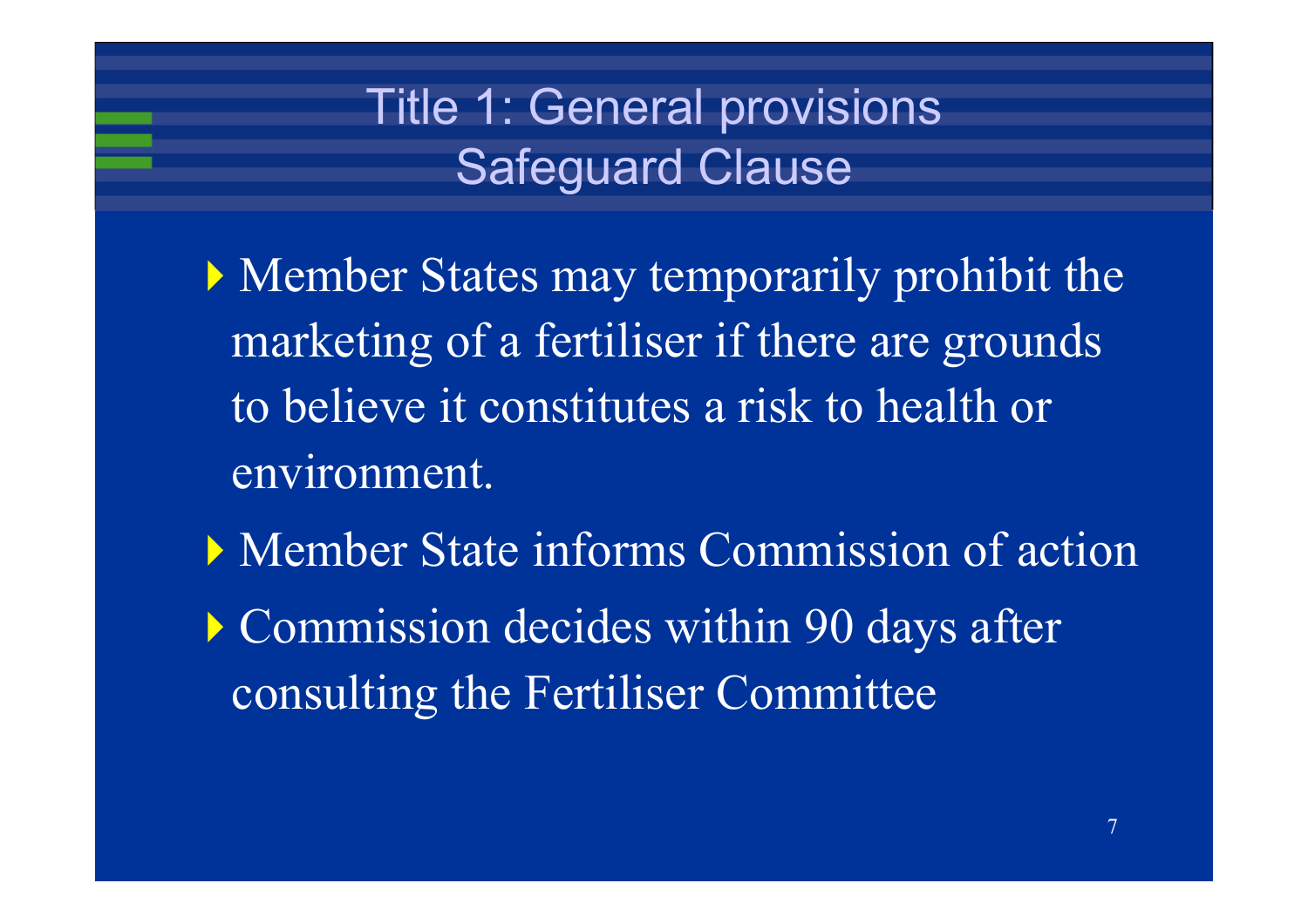# Title 2: Provisions for specific types of fertiliser

Secondary nutrients in primary nutrient fertilisers

- Minimum content for Ca, Mg, Na and S, rules on labelling
- Secondary nutrient fertilisers
	- Identification (labelling)
- Micronutrient fertilisers
	- Identification (labelling) and packaging

Ammonium nitrate fertilisers (>28% nitrogen)

- Rules for porosity, combustible ingredients, heavy metals etc.
- Test of resistance to detonation
- Control measures, packaging, traceability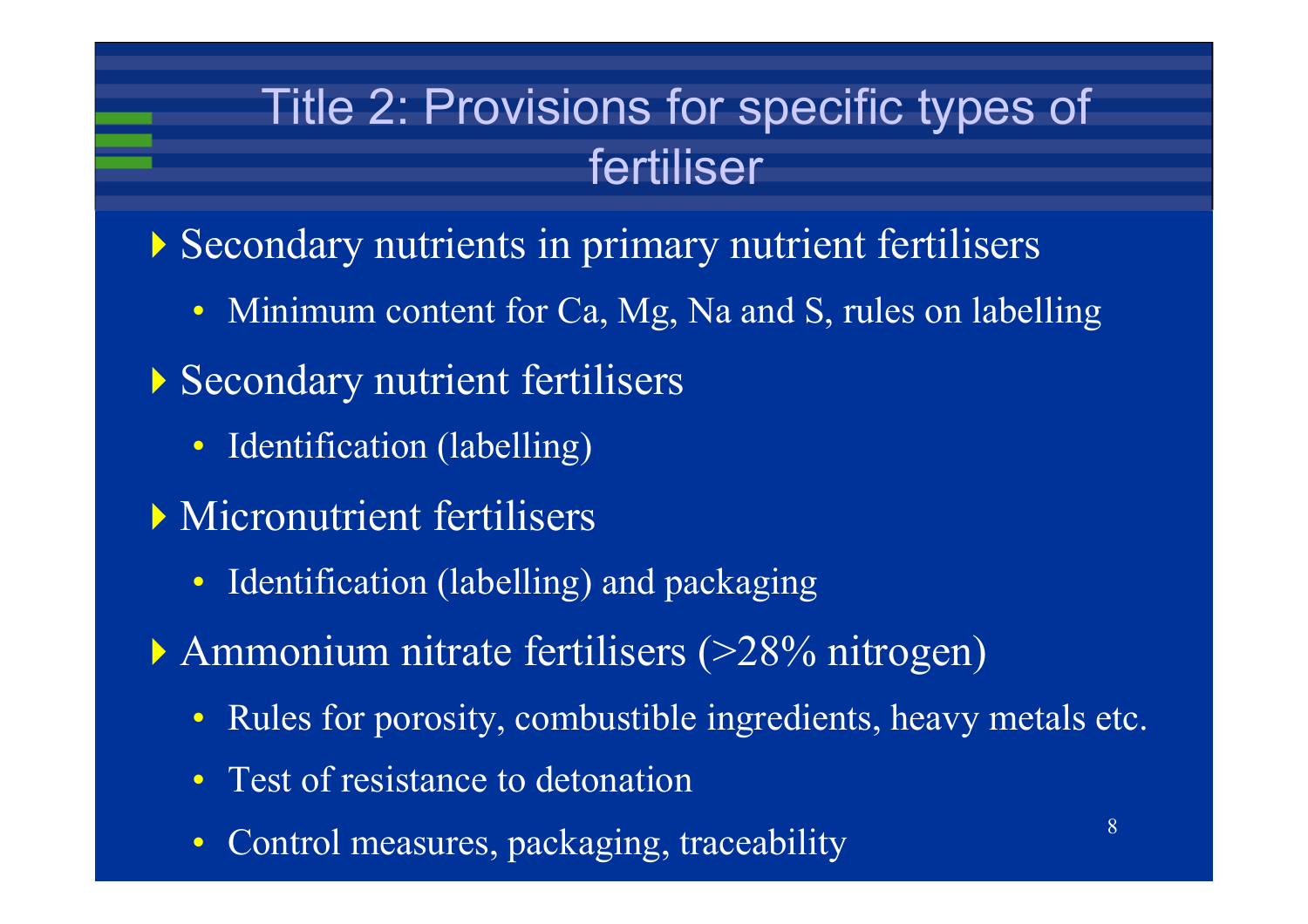## Title 3: Conformity assessment

- Member State control measures
	- Fees
	- $\bullet$ Frequency of repeat testing
	- Sampling and analysis methods
- Approved laboratories
	- Accredited laboratories to be notified to the Commission
	- $\bullet$ Standard for laboratories: EN ISO/IEC 17025
	- $\bullet$ Standard for accreditation bodies: EN 45003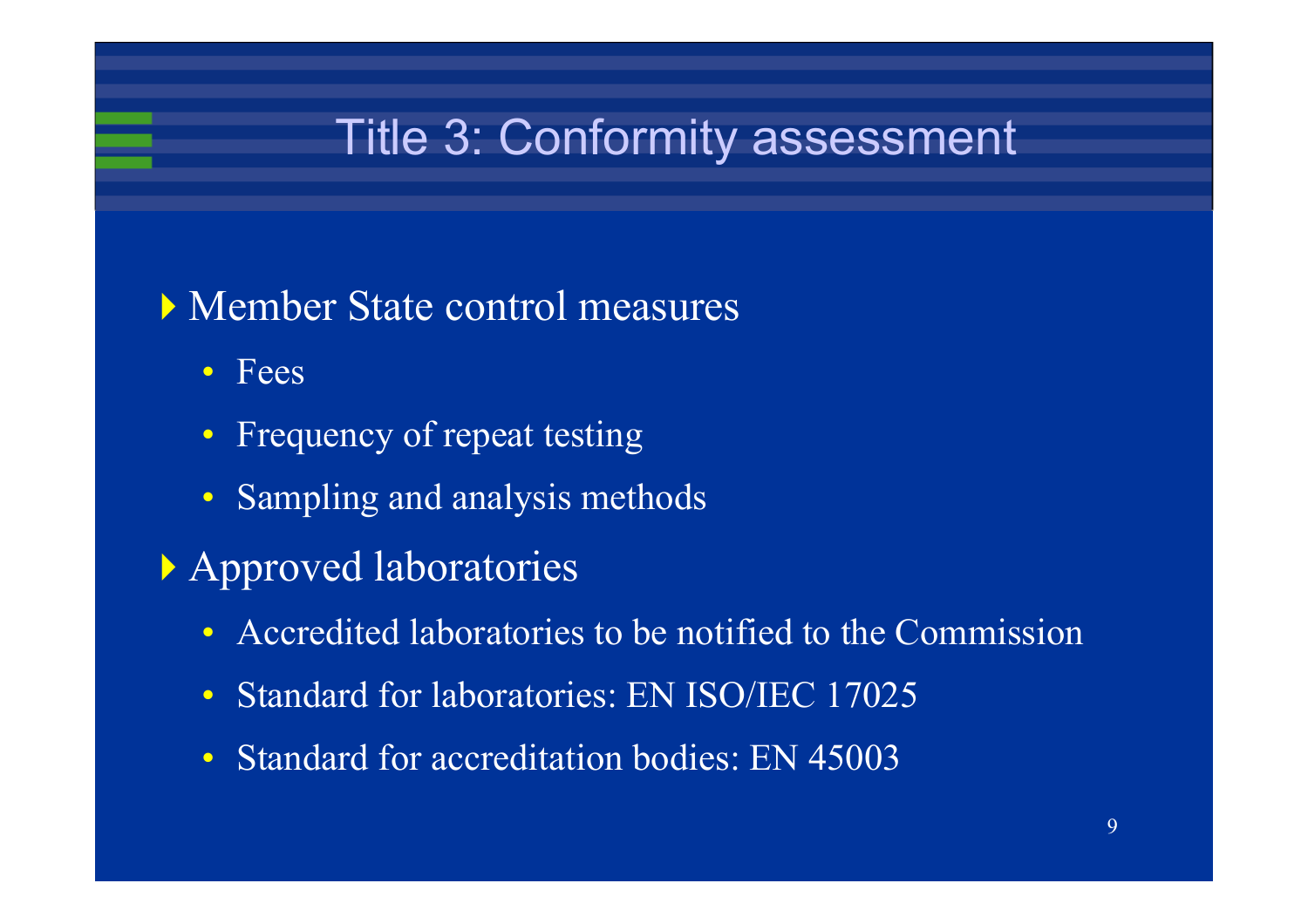# Title 4: Other provisions

- New fertiliser types
	- Mechanism for introduction of new EC fertiliser types
- Committee procedure
	- Permits adaptation of annexes without co-decision procedure
- Penalties
	- $\bullet$  Member States to fix penalties which are effective, proportionate and dissuasive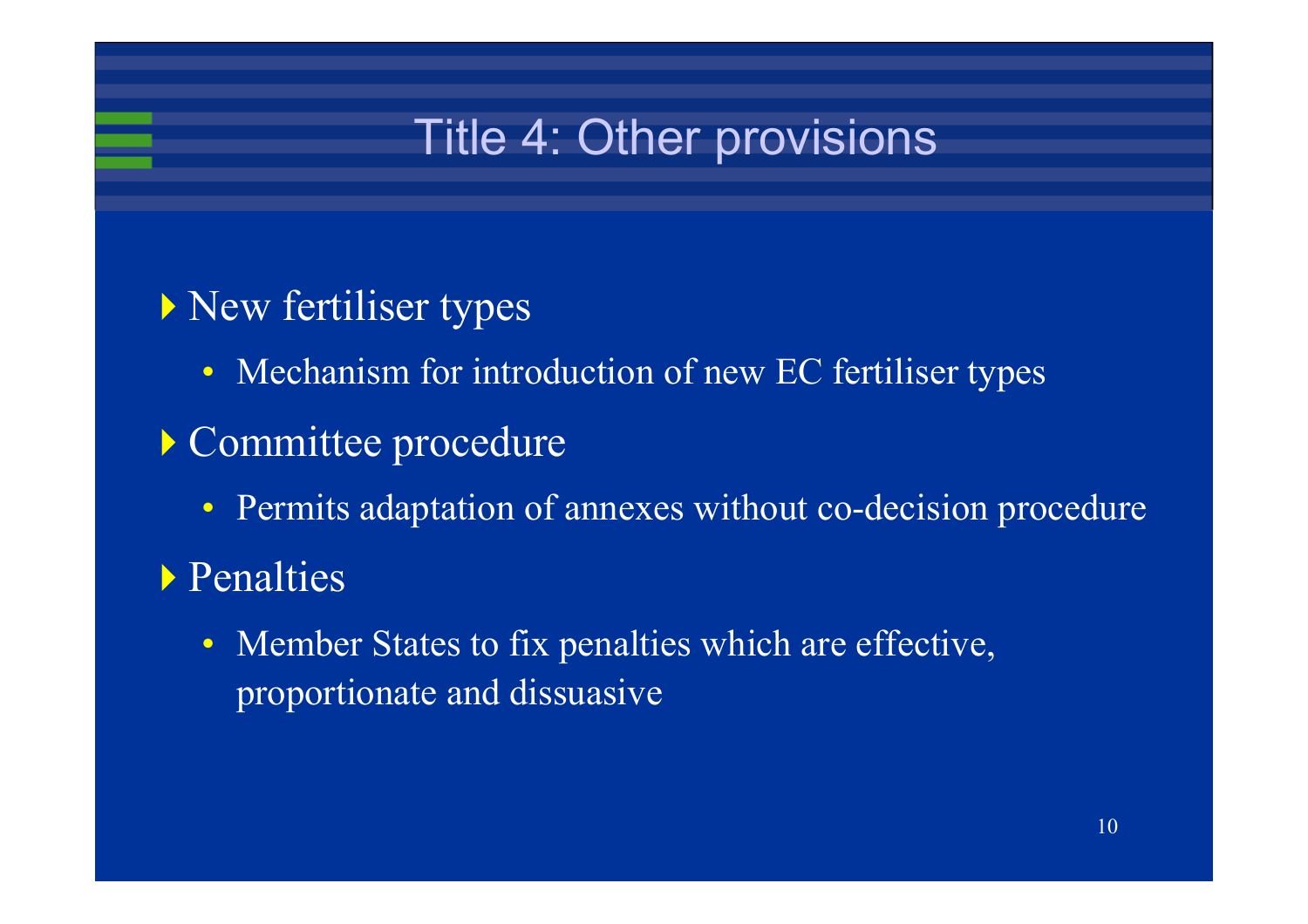# Annex I: Standard types of EC fertiliser

- A. Inorganic straight primary nutrient fertiliser (N, P or K)
- B. Inorganic compound primary nutrient fertiliser (NPK, NP, NK, PK)
- C. Inorganic fluid fertiliser (Straight, Compound)
- D. Inorganic secondary nutrient fertiliser (Ca, Mg, S)
- E. Inorganic micro-nutrient fertiliser (B, Co, Cu, Fe, Mn, Mo, Zn) (chelating agents permitted for micro-nutrient fertiliser)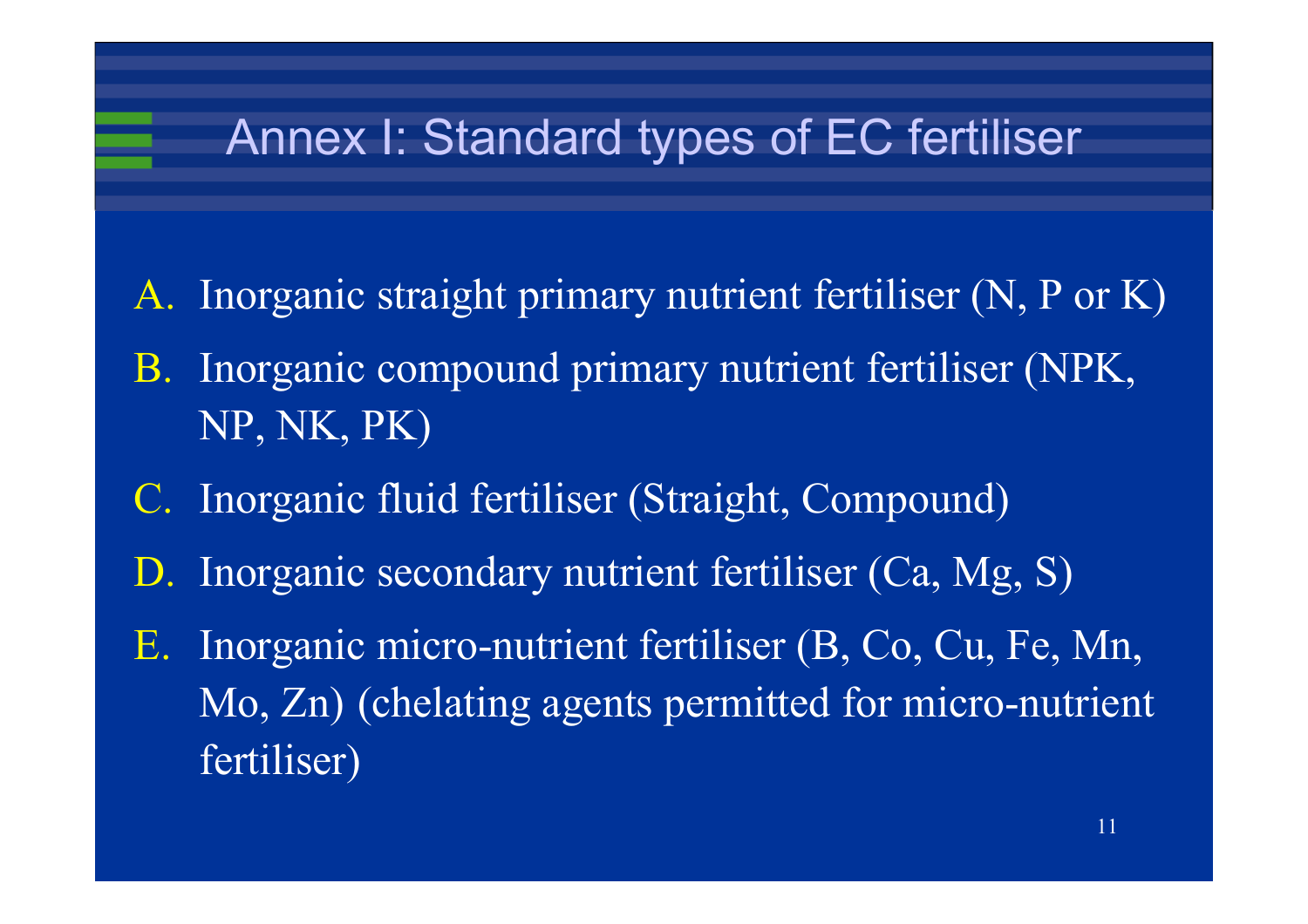# Annex I: Standard types of EC fertiliser Fertiliser type descriptions

- Type designation (name)
	- (e.g. Sulphate of ammonia)
- Method of production and ingredients
	- (e.g. Chemically obtained product containing ammonium sulphate)
- **Minimum nutrient content** 
	- ( 20% N, nitrogen expressed as ammoniacal nitrogen)
- How nutrients are to be labelled
	- (e.g. ammoniacal nitrogen)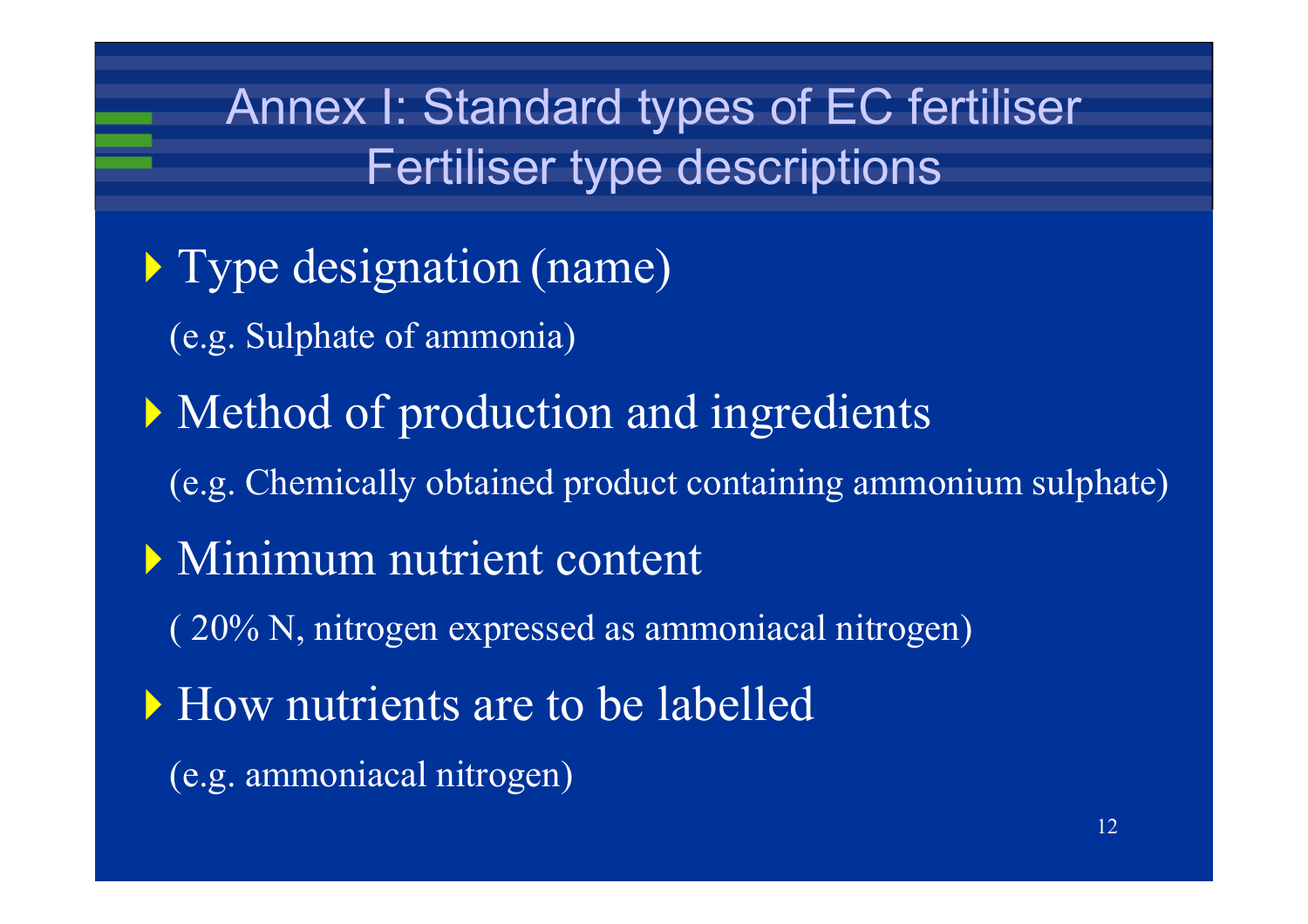### Annex II: Tolerances

List of maximum allowed negative deviations of actual nutrient content from the declared content e.g. Ammonium Sulphate: Tolerance of 0.4% for N content. Hence, if the declared N content is 10%, then each sample of the fertiliser must contain at least 9.6% nitrogen.

For most fertilisers types there is no positive tolerance.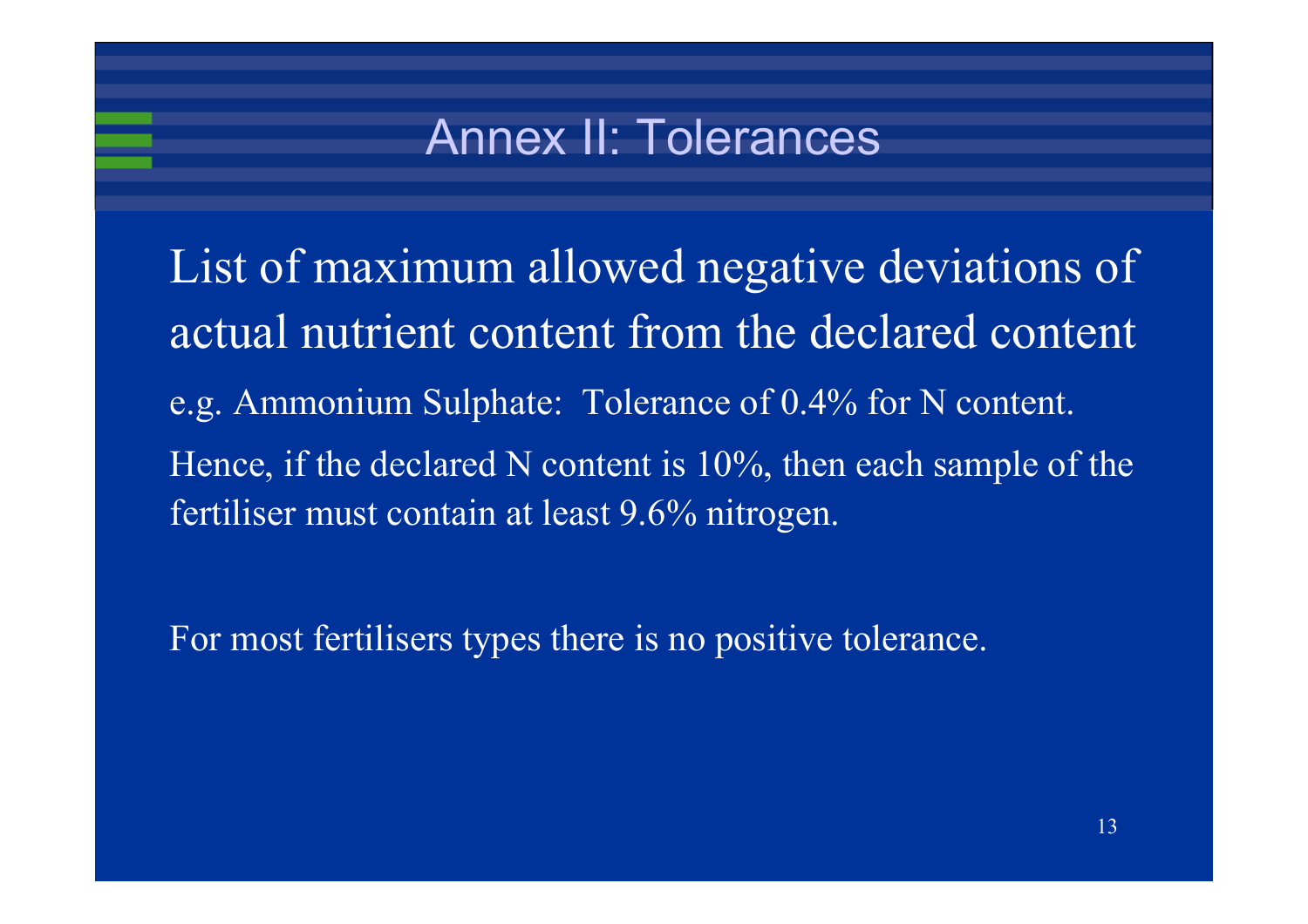#### Annex III: Safety requirements for ammonium nitrate fertilisers

- Applies to ammonium nitrate based fertilisers containing more than 28% nitrogen
- Manufacturer must ensure that all fertilisers supplies can pass a test of resistance to detonation
- Manufacturers must keep records concerning the production sites
- Must be sold to consumer in packaged form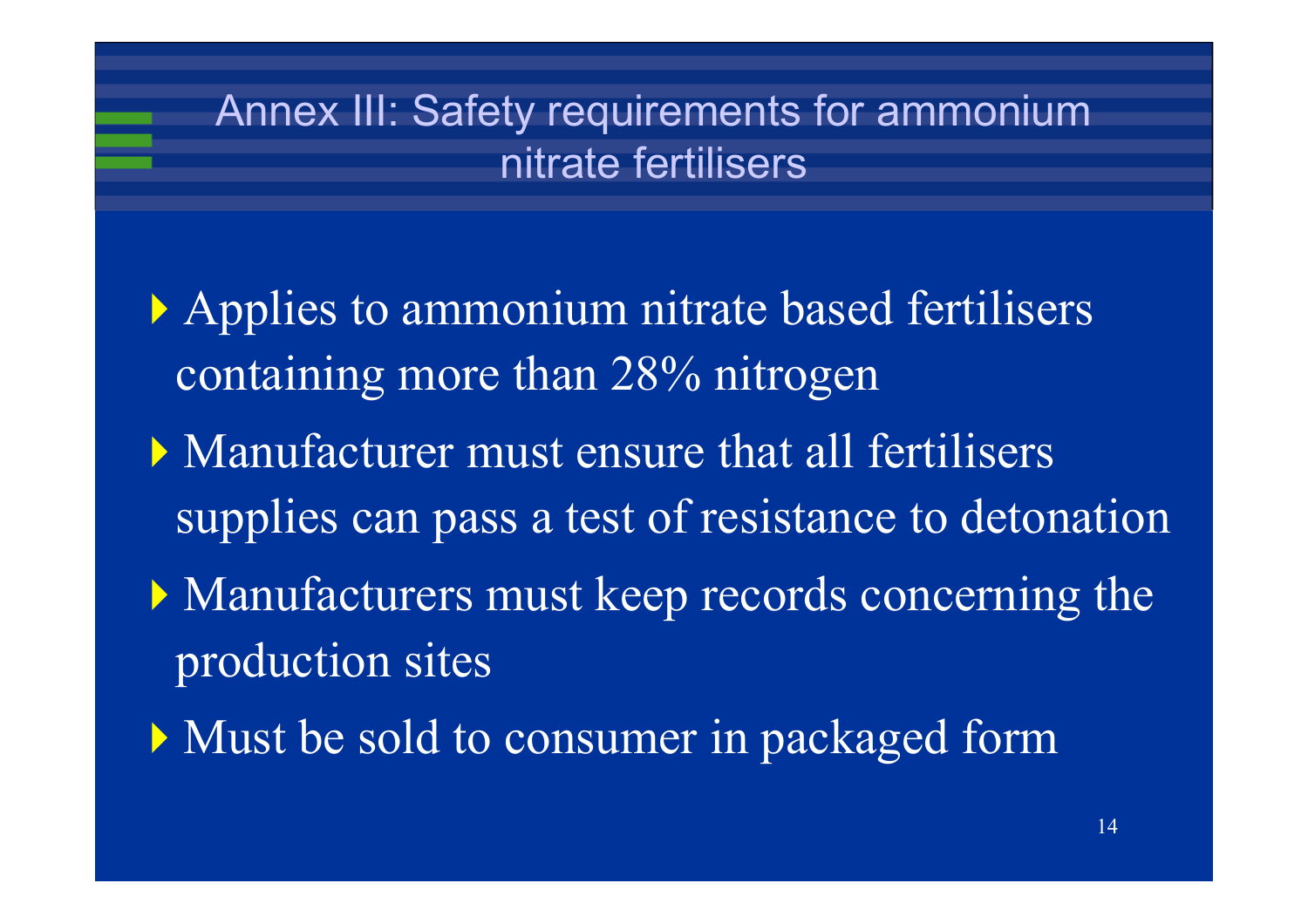#### Annex IV: Methods of sampling and analysis

#### 120 pages of detailed methods

#### (to be replaced by CEN standards starting in 2008)